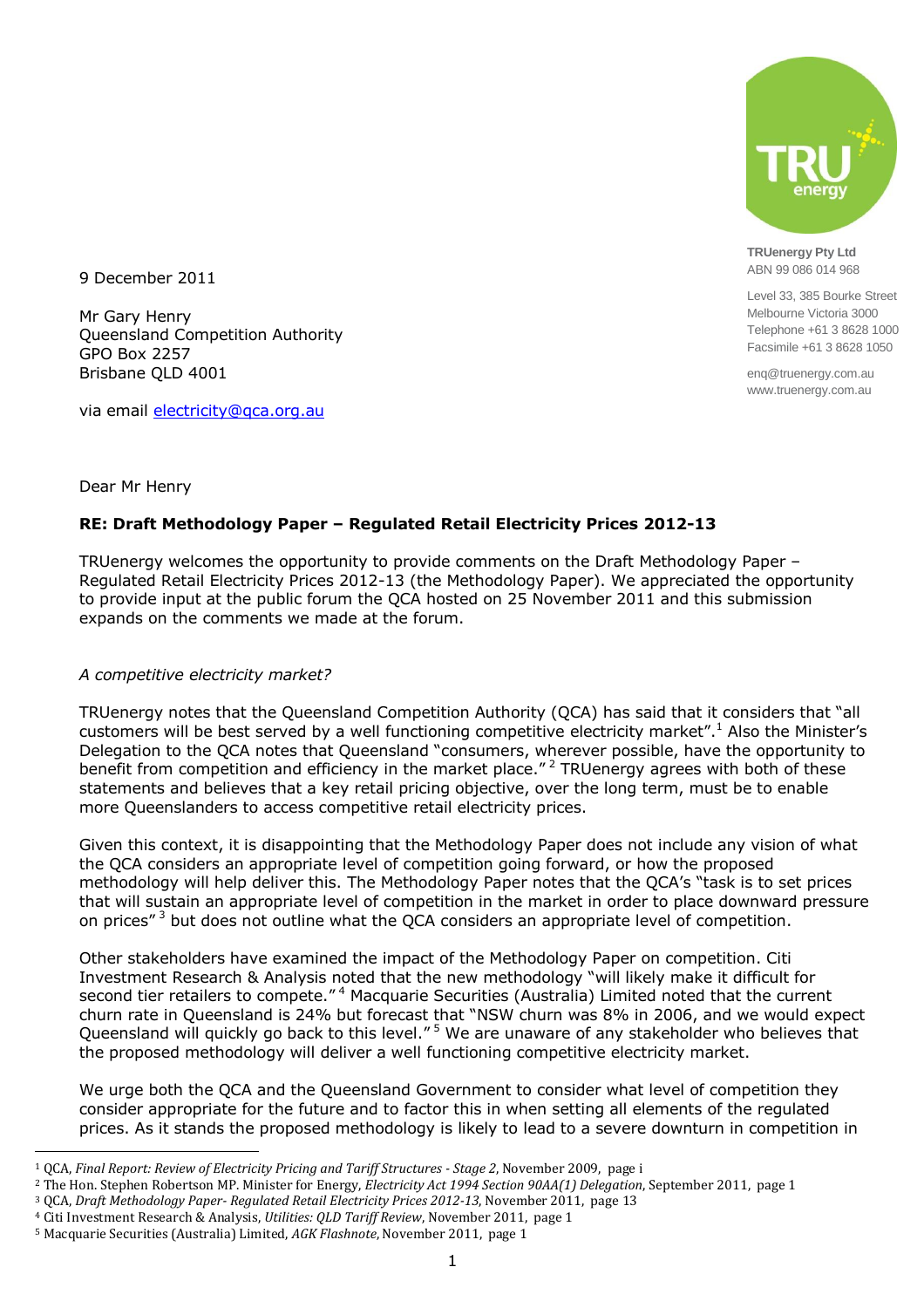Queensland and it is difficult to believe that this is not contrary to the policy objectives of both the QCA and the Queensland Government.

### *Representative Retailer*

The Methodology Paper examines the current state of play, noting that "if the level of competition in the market were seen as adequate, then a definition based on an incumbent retailer should ensure that prices are sufficient to maintain the current level of competition."<sup>6</sup> The logic behind this assertion is flawed. As the Methodology Paper also notes, the previous BRCI was an index not a cost build up approach as the new methodology will be. Critically, under the BRCI the "actual level of costs incurred by the representative retailer did not form part of the tariff" <sup>7</sup> but under the new methodology it will. So the fact that the BRCI used an incumbent, standalone Queensland electricity retailer as the representative retailer is not particularly relevant to the current task. And to conclude that the current market is competitive and that will continue if the BRCI definition continues to be used is asserting a cause and effect relationship that does not exist.

As the Methodology Paper outlines, in South Australia ESCOSA adopted a new entrant retailer focus to ensure that electricity retailers are able to compete in the market and deliver the benefits of competition to consumers. Conversely, in the ACT an incumbent electricity retailer definition was adopted. It is noteworthy that competition in SA is strong but in the ACT it is virtually non-existent.

The costs incurred by an incumbent retailer will be lower than those incurred by a second tier retailer already operating in Queensland or entering the market for the first time. If the proposed methodology is implemented it will lead to retail cost allowances that are below the real costs of second tier retailers. This will directly impact on competition.

If the QCA wants the new methodology to deliver a well functioning competitive electricity market then we recommend a new entrant, standalone retailer of small or moderate size be used as the representative retailer.

### *Network Tariffs*

Where network structures and tariffs change, as they will be for 2012/13, it is essential that the timing of the finalisation of the new or amended network tariffs and the setting of retail tariffs be aligned to ensure that retailers are able to implement any necessary system changes and recover reasonable costs. This will also enable retailers to develop and offer retail products that best suit customer needs and complement not disrupt network tariff pricing objectives.

# *Energy Costs*

As the Methodology Paper outlines, setting energy costs in the current environment is a challenge. Long Run Marginal Cost (LRMC) has its drawbacks and the lack of liquidity in the futures market due to the introduction of a carbon tax makes it very difficult to use a hedging-based approach (Method 2) similar to that used to calculate the BRCI.

The annual price distribution (Method 3) proposed by ACIL Tasman is designed to address the lack of data but in doing so creates a raft of new problems. One of Method 2's weaknesses is that it is a "black box" approach - it is based on forward market prices but has a theoretical framework around the timing and volumes used for hedging. However, Method 3 is effectively a "double black box" in that there is no link to actual forward market prices and hence even more problematic. To forecast contract prices based on predicted spot outcomes is unwise as the two are not closely linked. If prices in the futures contract market were closely related to modelled future spot outcomes then forward contracting would be a simple task, but this is not the case.

 $\overline{\phantom{a}}$ <sup>6</sup> QCA, *Draft Methodology Paper- Regulated Retail Electricity Prices 2012-13*, November 2011, page 9

<sup>7</sup> QCA, *Draft Methodology Paper- Regulated Retail Electricity Prices 2012-13*, November 2011, page 8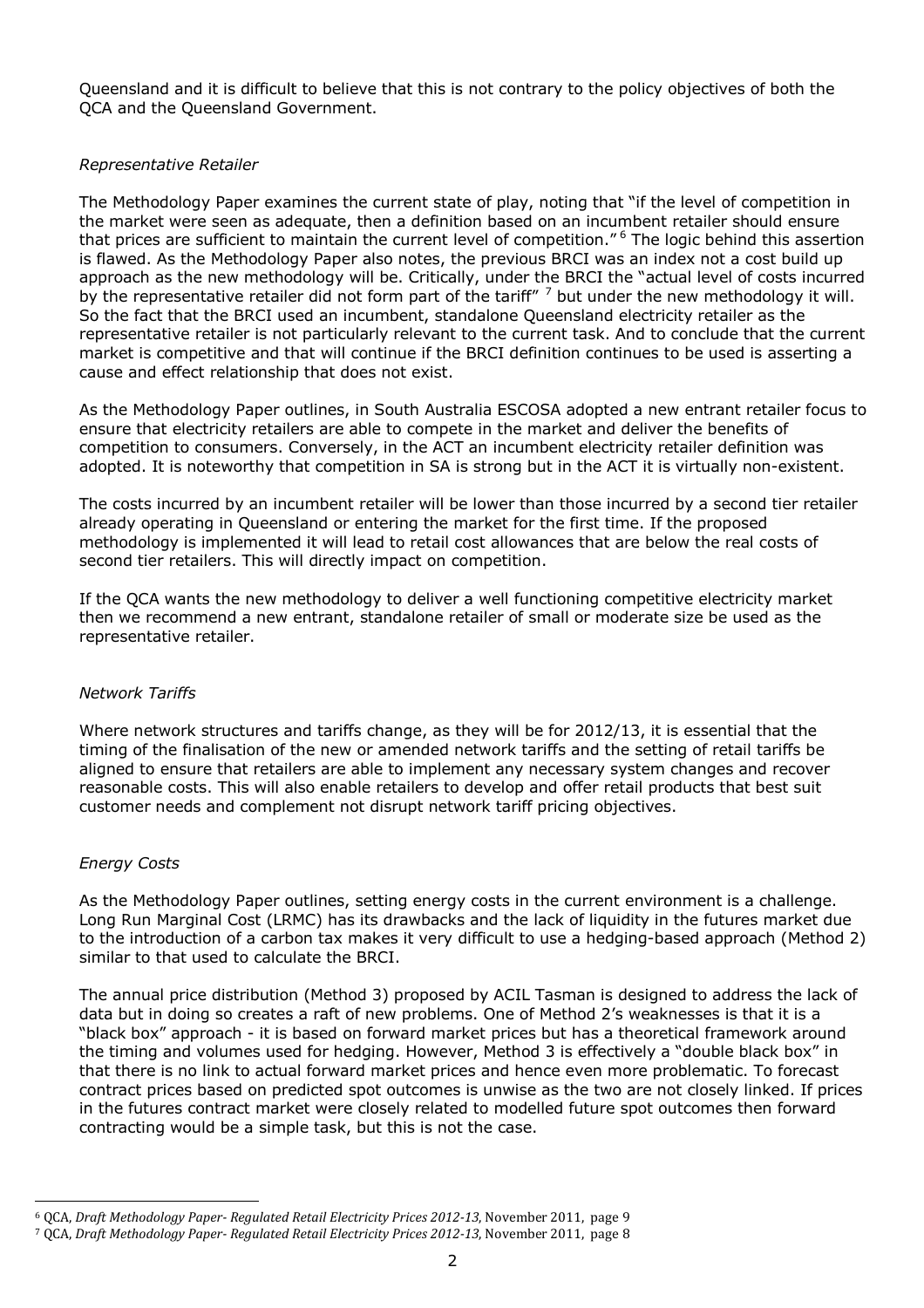Past BRCI data shows that the correlation between forward contact prices and actual spot outcomes is low. The table below shows the allowances for forward contract prices allowed in BRCI decisions and actual spot price outcomes.

| Flat    | Q3 Fwd    | Q3 Spot     | Premium Q4 Fwd |                   | Q4 Spot     | Premium Q1 Fwd   |                   | Q1 Spot     | Premium Q2 Fwd   |              | Q2 Spot     | Premium  |
|---------|-----------|-------------|----------------|-------------------|-------------|------------------|-------------------|-------------|------------------|--------------|-------------|----------|
| 2007-08 | \$37.00   | \$53.35     | $-516.35$      | \$40.03           | \$51.70     | $-511.67$        | S.<br>55.77       | \$67.94     | $-512.17$        | S.<br>32.51  | Ś.<br>36.36 | $-53.85$ |
| 2008-09 | \$42.66   | Ś.<br>34.39 |                | $$8.27 \$ 50.26$  | \$36.98     | \$13.28          | \$65.35           | \$<br>34.60 | \$30.75          | \$<br>33.74  | \$30.00     | \$3.74   |
| 2009-10 | \$36.51   | \$25.05     | \$11.46        | \$<br>44.66       | 546.82      | $-52.16$         | Ŝ.<br>70.96       | Ś.<br>39.77 | \$31.19          | 36.09<br>Ŝ.  | 521.57      | \$14.52  |
| 2010-11 | 36.92     | \$21.12     |                | $$15.80$ \$ 45.12 | \$19.93     | \$25.19          | \$<br>66.80       | Ś.<br>57.37 | \$9.43           | \$<br>39.03  | \$25.96     | \$13.07  |
| 2011-12 | 30.88     | S.<br>28.06 |                | $$2.82$ \$ 36.16  |             |                  | \$50.62           |             |                  | \$33.83      |             |          |
|         |           |             |                |                   |             |                  |                   |             |                  |              |             |          |
| Peak    | Q3 Fwd    | Q3 Spot     | Premium Q4 Fwd |                   | Q4 Spot     | Premium   Q1 Fwd |                   | Q1 Spot     | Premium   Q2 Fwd |              | Q2 Spot     | Premium  |
| 2007-08 | \$49.65   | \$68.96     | $-$ \$19.31    | Ŝ.<br>58.51       | $5\,70.47$  | $-511.96$        | \$96.31           | \$96.75     | $-50.44$         | \$42.64      | 544.29      | $-51.65$ |
| 2008-09 | \$59.30   | \$43.53     |                | $$15.77$ \$ 76.94 | \$52.26     |                  | $$24.68 \$108.12$ | \$47.87     | \$60.25          | \$45.66      | \$38.84     | \$6.82   |
| 2009-10 | \$47.02   | \$29.17     | \$17.85        | \$64.86           | \$78.16     | $-$ \$13.30      | \$106.51          | \$64.97     | \$41.54          | \$.<br>45.86 | \$24.52     | \$21.34  |
| 2010-11 | \$50.47   | \$23.31     | \$27.16        | \$66.18           | \$23.16     |                  | $$43.02 \$110.39$ | \$96.19     | \$14.20          | \$<br>47.59  | $5\,28.17$  | \$19.42  |
| 2011-12 | \$44.56   | Ś.<br>31.97 | \$12.59        | Ŝ.<br>56.66       |             |                  | \$90.30           |             |                  | \$46.91      |             |          |
|         |           |             |                |                   |             |                  |                   |             |                  |              |             |          |
| Caps    | Q3 Fwd    | Q3 Spot     | Premium Q4 Fwd |                   | Q4 Spot     | Premium Q1 Fwd   |                   | Q1 Spot     | Premium   Q2 Fwd |              | Q2 Spot     | Premium  |
| 2007-08 | Ś<br>6.52 | S<br>1.14   | $$5.38$ \$     | 7.86              | \$12.35     | $-54.49$         | Ŝ.<br>24.20       | 36.74<br>Ś. | $-512.54$        | -S<br>5.38   | Ś.<br>0.94  | \$4.44   |
| 2008-09 | Ś<br>4.66 | \$<br>2.45  | $$2.21$ \$     | 8.51              | Ś.<br>5.22  | \$3.29           | \$<br>33.77       | \$<br>2.60  | $$31.17$ \$      | 4.82         | Ś.<br>1.44  | \$3.38   |
| 2009-10 | Ś<br>4.49 | Ś.<br>0.55  | \$3.94         | \$<br>10.48       | Ś.<br>16.18 | $-55.70$         | \$<br>34.31       | Ś.<br>13.15 | $$21.16$ \$      | 4.92         | Ś.<br>0.15  | \$4.77   |
| 2010-11 | Ś<br>4.58 | \$          | $$4.58$ \$     | 10.06             | Ś.<br>0.56  | \$9.50           | \$.<br>25.21      | S.<br>20.78 | $$4.43$ \$       | 4.56         | \$          | \$4.56   |
| 2011-12 | Ś<br>3.98 | \$<br>0.41  | $$3.57$ \$     | 9.16              |             |                  | 17.86<br>Ś.       |             |                  | Ś.<br>3.13   |             |          |

Just looking at the flats, the correlation between the BRCI allowances and the actual spot outcomes is 0.44. Also of note is that the difference between the mean and the median of the spot outcomes is only \$2.52, but on average the BRCI forward price was \$7.84 higher than the spot outcome, over 200% higher than the mean/median differential. This suggests that Method 3's approach is likely to underestimate real world forward premiums by a significant amount.

Even if ACIL was able to forecast future spot prices well, adoption of Method 3 would mean that if current forward contracts were an "above average" year relative to ACIL's inputs then retailers would simply not be able to hedge at the prices forecast by ACIL under Method 3. Given current uncertainties such as carbon, the GenCo restructure and gas developments, adoption of Method 3 is a high risk approach.

Other stakeholders have noted the problems that Method 3 would create. Macquarie notes that "such an approach causes some potential unintended consequence for the smaller players, bankruptcy!!!"<sup>8</sup>

Given all these problems with Method 3, we recommend the QCA reconsider its decision to abandon LRMC, at least for 2012/13. Method 3's link to actual retailer hedging costs is weaker than LRMC, which at least links back to the new build generation cost. Beyond 2012/13 there is likely to be a strong case to put more reliance on Method 2. However for 2012/13 Method 2 has data issues and Method 3 as currently proposed cannot be used with any confidence. As the market operator is predicting generation shortfalls in Queensland by 2013/14, it is reasonable to expect market prices to rise to at least LRMC in the near future. The Minister's letter asks the QCA to "balance the long term need for maintaining pricing stability with ensuring customers are not subjected to unnecessary price volatility in the short term.<sup>" 9</sup> TRUenergy believes LRMC best delivers this for 2012/13.

All market participants agree that new generation will be required in Queensland sometime between 2014 and 2016. The 2008-09 Major Economic Statement reconfirmed a policy position of encouraging "private sector investment in and ownership of economic infrastructure" <sup>10</sup> including new electricity generation. In the 2010 review of the Government Owned Corporation Generators (GOCs) the government confirmed that the GOCs "would not engage in expansionary business development activities relating to investment in new generation." $^{11}$  It is clear that the new generation required will only be built if the private sector is willing to invest.

 $\overline{\phantom{a}}$ 

<sup>8</sup> Macquarie Securities (Australia) Limited, *AGK Flashnote*, November 2011, page 1

<sup>9</sup> The Hon. Stephen Robertson MP. Minister for Energy, *Letter to the QCA*, Septemberl 2011, page 1

<sup>10</sup> Queensland Government, *Major Economic Statement: Mid Year Fiscal and Economic Review*, December 2008, page 27

<sup>11</sup> Queensland Government, *Shareholder Review of Queensland Government Owned Corporation Generators*, November 2010, page 12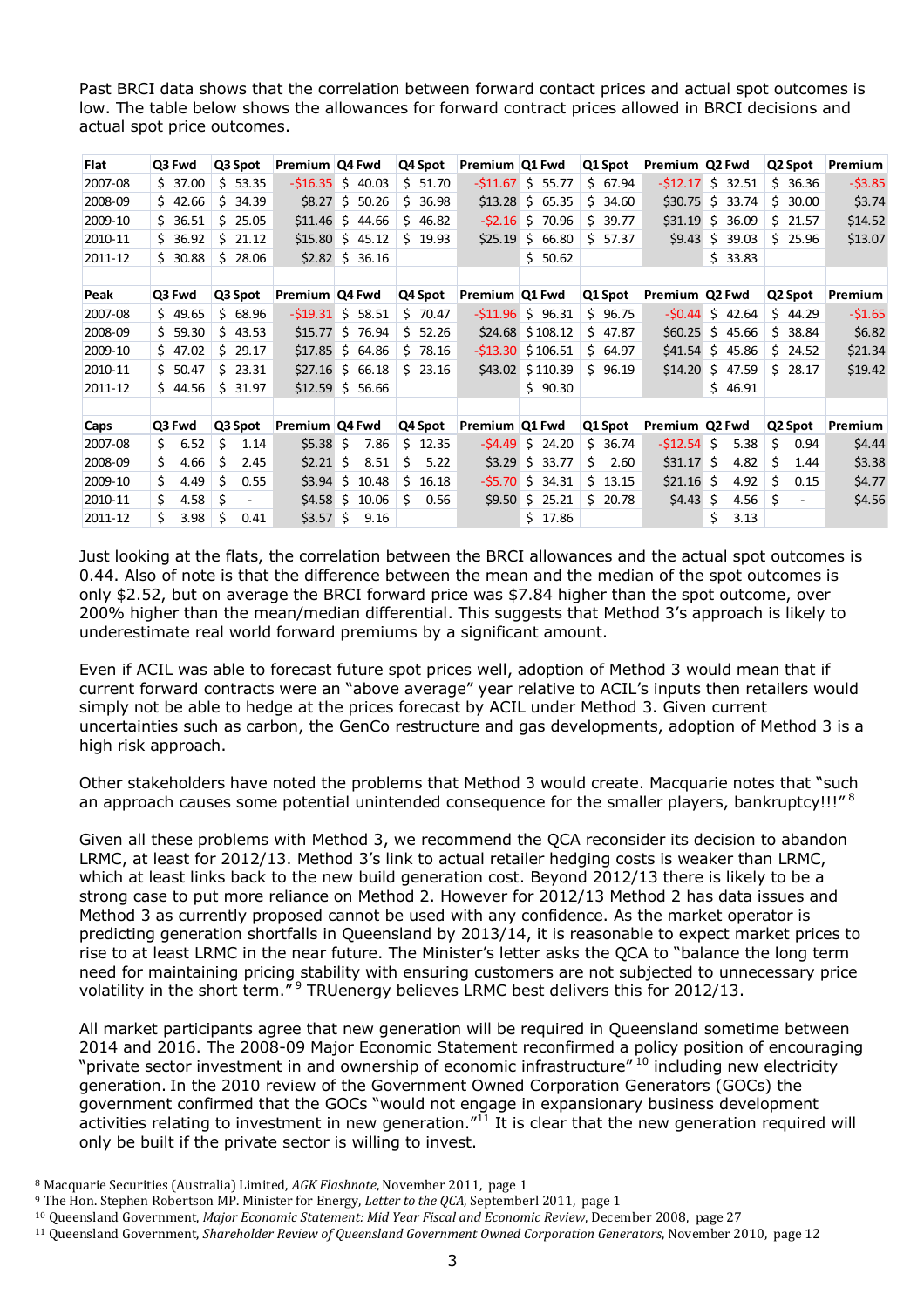Setting an energy cost allowance below LRMC will make retailers unwilling to enter long-term forward contracts at LRMC. This in turn will diminish the willingness of private capital to invest in the new generation capacity that Queensland clearly requires. As a potential investor in new generation, we again urge the QCA to reconsider creating further investment uncertainty and instead utilise LRMC as a floor price.

# *Small-scale Renewable Energy Scheme (SRES)*

Estimating the Small-scale Technology Percentage (STP) is a challenge, further complicated by the fact that in May the QCA must estimate what the STP will be for the following calendar year, yet the actual STP is not set until much later. ACIL Tasman are now recommending that the official STP estimate be used by the QCA. This seems a wise approach, especially given the inaccuracy of ACIL's forecast in May this year.

### *Dealing with uncertainty*

A mechanism to deal with unforseen events that a retailer could not reasonably be expected to manage is good regulatory practice. Without one, we will at some stage see a repeat of the unacceptable situation when the Jan-Jun 2011 costs of the then-new SRES were never factored in to regulated prices by the QCA. This situation is set to occur on a material scale again Jan-Jun 2012. If an effective pass through mechanism is not included this increases the risks associated with energy retailing, and in turn increases the required returns to account for this risk. IPART has defined cost pass through provisions to cover changes in legal and tax obligations such as the SRES. These provisions should be considered a minimum pass through standard.

The QCA has acknowledged this issue in the Methodology Paper and concluded that "it would appear appropriate to include some form of mechanism to account for the material impacts of unforeseen events."<sup>12</sup> However, the QCA has identified that it may not be able to include a pass through mechanism under the current delegation.

We re-iterate that without a robust pass-through mechanism the risks of retailing increase materially and is an unlikely outcome. We will discuss this issue with the government and request that the QCA also does so to ensure technicalities concerning the specifics of the delegation do not lead to suboptimal outcomes for Queenslanders.

### *Retail costs*

The QCA needs to set the retail cost allowance to cover all reasonable retail costs of supplying a customer in south east Queensland. Further, the QCA needs to set the cost allowance at a level that leads to a well functioning competitive electricity market. As noted above, we recommend that in order to maintain a reasonable level of competition, a new entrant, standalone retailer of small or moderate size be used as the representative retailer.

### *Retail Margin*

The retail margin must be set at a level that reflects the reasonable costs and risks of operating a retail business. TRUenergy notes that IPART, in their Final Decision for regulated retail electricity tariffs for 2010-2013, provided a retail margin of 5.4% and this margin received considerable attention in the Methodology Paper.

TRUenergy believes retail regulatory risks will be significantly greater under the proposed model in Queensland than under the current model in New South Wales. This is due to factors such as:

 $\overline{\phantom{a}}$ <sup>12</sup> QCA, *Draft Methodology Paper- Regulated Retail Electricity Prices 2012-13*, November 2011, page 9